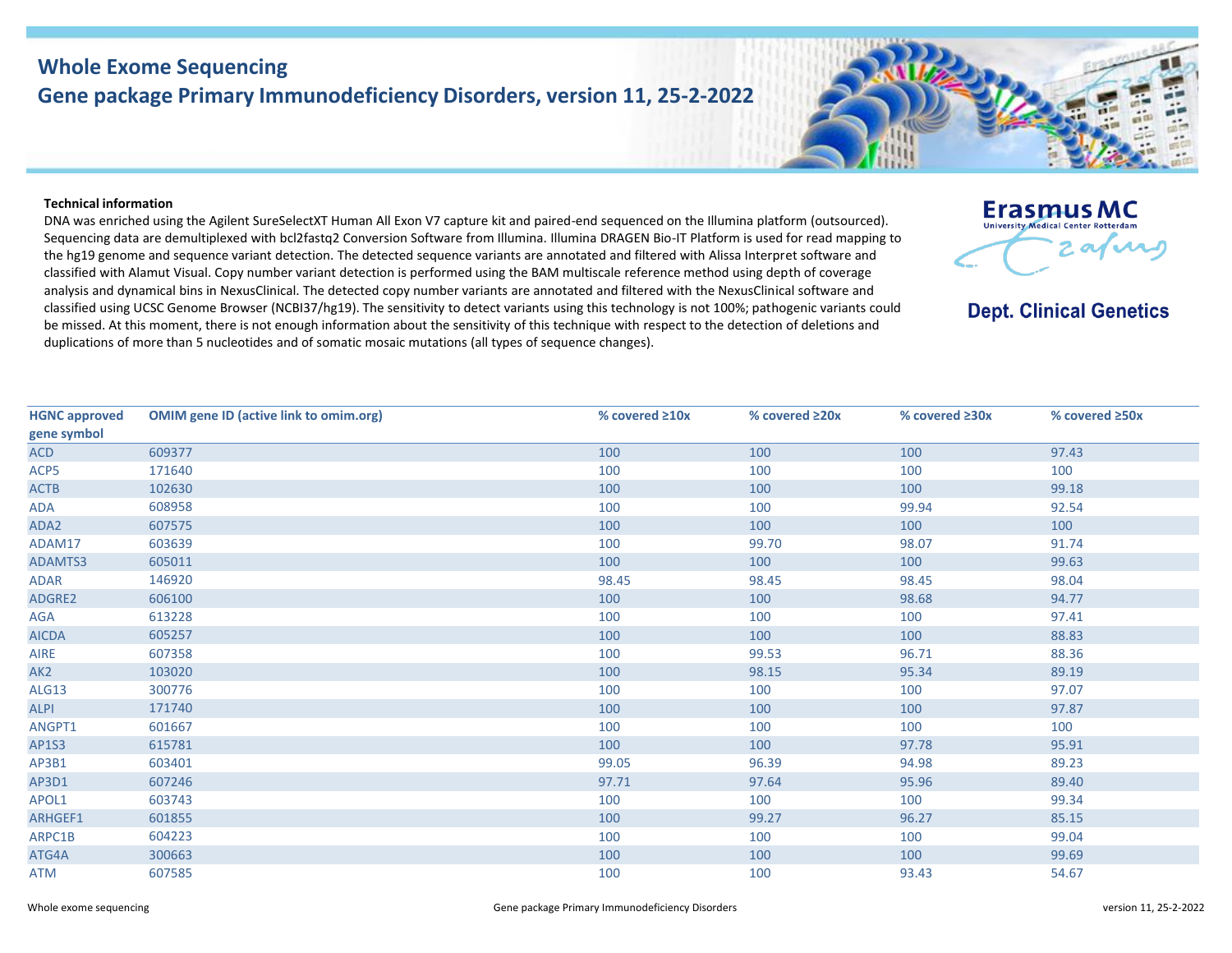| <b>HGNC approved</b>          | <b>OMIM gene ID (active link to omim.org)</b> | % covered $\geq 10x$ | % covered ≥20x | % covered ≥30x | % covered ≥50x |
|-------------------------------|-----------------------------------------------|----------------------|----------------|----------------|----------------|
| gene symbol                   |                                               |                      |                |                |                |
| ATP6AP1                       | 300197                                        | 100                  | 100            | 93.66          | 83.51          |
| B <sub>2</sub> M              | 109700                                        | 100                  | 100            | 100            | 100            |
| BACH <sub>2</sub>             | 605394                                        | 100                  | 100            | 100            | 99.02          |
| <b>BCL10</b>                  | 603517                                        | 100                  | 100            | 97.43          | 88.34          |
| BCL11B                        | 606558                                        | 100                  | 99.02          | 96.99          | 90.41          |
| <b>BLK</b>                    | 191305                                        | 100                  | 99.12          | 96.35          | 87.07          |
| <b>BLM</b>                    | 604610                                        | 100                  | 99.87          | 99.08          | 96.13          |
| <b>BLNK</b>                   | 604515                                        | 100                  | 98.71          | 94.44          | 88.82          |
| BLOC1S6                       | 604310                                        | 100                  | 100            | 96.91          | 78.29          |
| <b>BTK</b>                    | 300300                                        | 100                  | 100            | 100            | 99.57          |
| C <sub>1</sub> QA             | 120550                                        | 100                  | 100            | 100            | 100            |
| C <sub>1</sub> Q <sub>B</sub> | 120570                                        | 100                  | 100            | 100            | 97.00          |
| C <sub>1</sub> QC             | 120575                                        | 100                  | 100            | 100            | 94.13          |
| C1R                           | 613785                                        | 100                  | 100            | 99.33          | 95.05          |
| C1S                           | 120580                                        | 100                  | 100            | 100            | 96.43          |
| C <sub>2</sub>                | 613927                                        | 100                  | 100            | 100            | 95.70          |
| C <sub>3</sub>                | 120700                                        | 100                  | 100            | 99.30          | 96.05          |
| C <sub>5</sub>                | 120900                                        | 100                  | 99.80          | 99.05          | 93.70          |
| C6                            | 217050                                        | 100                  | 100            | 100            | 100            |
| C7                            | 217070                                        | 100                  | 100            | 100            | 100            |
| C8A                           | 120950                                        | 100                  | 100            | 100            | 98.66          |
| C8B                           | 120960                                        | 100                  | 100            | 100            | 99.80          |
| C8G                           | 120930                                        | 100                  | 100            | 94.84          | 74.66          |
| C9                            | 120940                                        | 100                  | 99.84          | 99.53          | 98.79          |
| CA <sub>2</sub>               | 611492                                        | 100                  | 100            | 100            | 100            |
| CARD11                        | 607210                                        | 100                  | 99.32          | 97.03          | 94.15          |
| CARD14                        | 607211                                        | 100                  | 99.21          | 97.60          | 88.97          |
| CARD9                         | 607212                                        | 100                  | 99.08          | 97.24          | 89.91          |
| <b>CARMIL2</b>                | 610859                                        | 97.18                | 94.69          | 93.13          | 86.05          |
| CASP10                        | 601762                                        | 100                  | 100            | 100            | 100            |
| CASP8                         | 601763                                        | 100                  | 100            | 98.94          | 94.10          |
| CAVIN1                        | 603198                                        | 100                  | 100            | 100            | 96.78          |
| CCBE1                         | 612753                                        | 100                  | 100            | 100            | 98.23          |
| CD19                          | 107265                                        | 100                  | 99.95          | 98.05          | 92.06          |
| <b>CD247</b>                  | 186780                                        | 85.23                | 85.23          | 85.23          | 83.73          |
| CD27                          | 186711                                        | 100                  | 100            | 100            | 98.11          |
| CD <sub>3</sub> D             | 186790                                        | 100                  | 100            | 100            | 100            |
| CD3E                          | 186830                                        | 100                  | 100            | 100            | 98.59          |
| CD3G                          | 186740                                        | 100                  | 100            | 100            | 100            |
| CD4                           | 186940                                        | 100                  | 100            | 100            | 100            |
| <b>CD40</b>                   | 109535                                        | 100                  | 100            | 100            | 100            |
| CD40LG                        | 300386                                        | 100                  | 100            | 100            | 100            |
| <b>CD46</b>                   | 120920                                        | 100                  | 100            | 100            | 98.66          |
| <b>CD55</b>                   | 125240                                        | 100                  | 97.01          | 94.12          | 84.45          |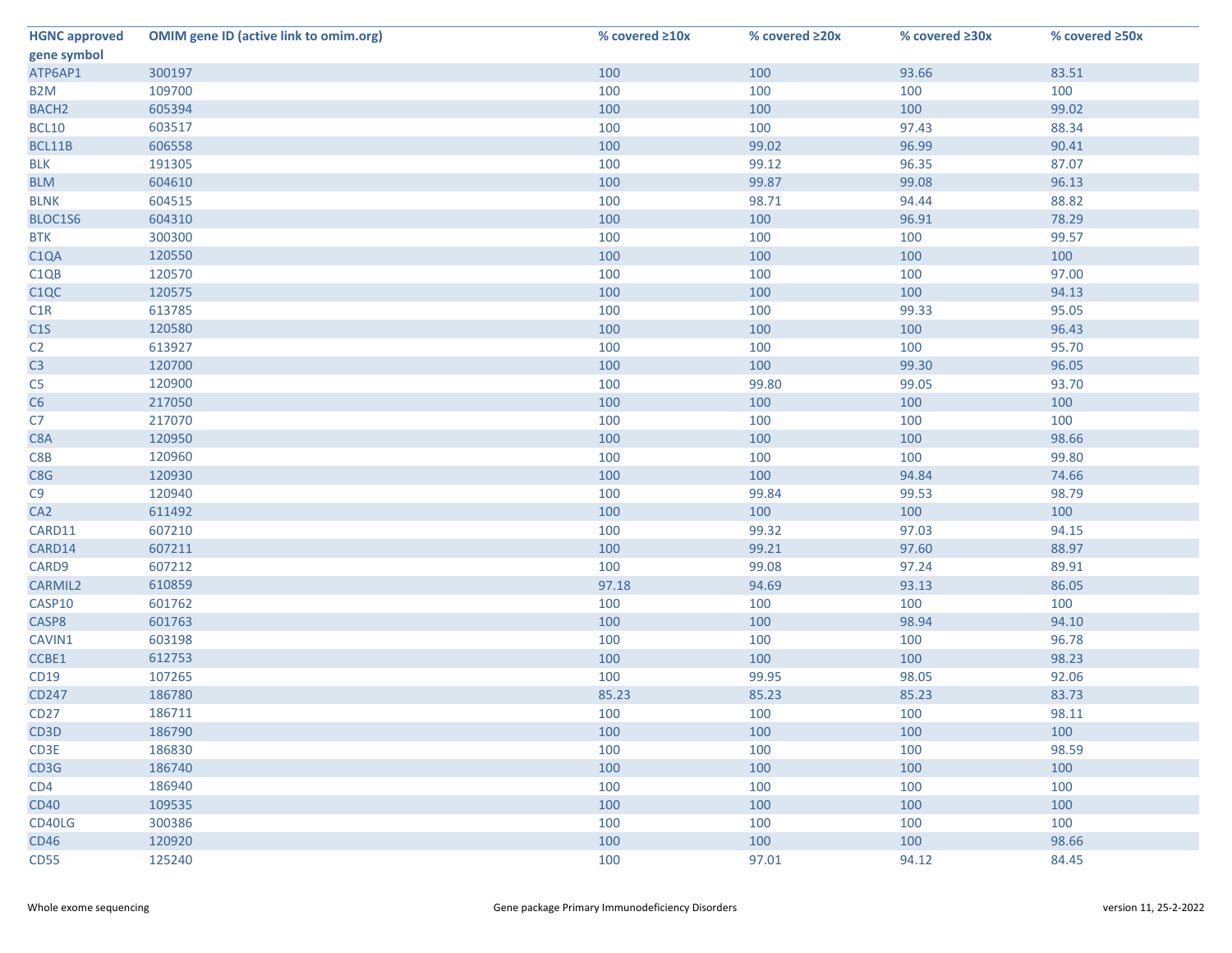| <b>HGNC approved</b> | <b>OMIM gene ID (active link to omim.org)</b> | % covered $\geq 10x$ | % covered ≥20x | % covered ≥30x | % covered ≥50x |
|----------------------|-----------------------------------------------|----------------------|----------------|----------------|----------------|
| gene symbol          |                                               |                      |                |                |                |
| <b>CD59</b>          | 107271                                        | 100                  | 100            | 100            | 100            |
| <b>CD70</b>          | 602840                                        | 100                  | 100            | 100            | 94.96          |
| CD79A                | 112205                                        | 100                  | 93.89          | 85.22          | 68.06          |
| CD79B                | 147245                                        | 100                  | 100            | 100            | 100            |
| <b>CD81</b>          | 186845                                        | 100                  | 100            | 98.16          | 85.89          |
| CD8A                 | 186910                                        | 100                  | 100            | 100            | 91.64          |
| CDC42                | 116952                                        | 100                  | 100            | 100            | 100            |
| CDCA7                | 609937                                        | 100                  | 99.68          | 95.87          | 89.19          |
| CDKN2B               | 600431                                        | 100                  | 100            | 98.68          | 88.99          |
| <b>CEBPE</b>         | 600749                                        | 100                  | 100            | 100            | 99.89          |
| <b>CFB</b>           | 138470                                        | 100                  | 100            | 100            | 99.47          |
| <b>CFD</b>           | 134350                                        | 100                  | 100            | 94.72          | 68.18          |
| <b>CFH</b>           | 134370                                        | 100                  | 99.10          | 96.82          | 92.91          |
| <b>CFI</b>           | 217030                                        | 86.45                | 84.36          | 82.41          | 78.74          |
| <b>CFP</b>           | 300383                                        | 100                  | 99.68          | 97.54          | 88.56          |
| <b>CFTR</b>          | 602421                                        | 100                  | 100            | 100            | 98.09          |
| CHD7                 | 608892                                        | 100                  | 100            | 99.89          | 98.69          |
| CIB1                 | 602293                                        | 100                  | 100            | 97.90          | 90.88          |
| <b>CIITA</b>         | 600005                                        | 100                  | 99.34          | 96.74          | 87.09          |
| CLCN7                | 602727                                        | 100                  | 100            | 99.97          | 94.84          |
| CLEC4D               | 609964                                        | 100                  | 100            | 100            | 97.39          |
| CLEC7A               | 606264                                        | 100                  | 100            | 100            | 100            |
| <b>CLPB</b>          | 616254                                        | 100                  | 100            | 100            | 98.48          |
| COG6                 | 606977                                        | 100                  | 100            | 100            | 97.68          |
| <b>COPA</b>          | 601924                                        | 100                  | 100            | 100            | 98.67          |
| CORO1A               | 605000                                        | 92.29                | 91.79          | 90.59          | 86.61          |
| CR <sub>2</sub>      | 120650                                        | 100                  | 100            | 100            | 98.43          |
| <b>CREBBP</b>        | 600140                                        | 100                  | 99.21          | 97.19          | 91.73          |
| <b>CSF2RA</b>        | 306250                                        | 100                  | 100            | 100            | 100            |
| CSF2RB               | 138981                                        | 100                  | 98.32          | 94.93          | 88.92          |
| CSF3R                | 138971                                        | 100                  | 98.13          | 95.07          | 88.84          |
| CTC1                 | 613129                                        | 100                  | 100            | 99.71          | 94.64          |
| CTLA4                | 123890                                        | 100                  | 100            | 100            | 100            |
| <b>CTNNBL1</b>       | 611537                                        | 100                  | 100            | 98.95          | 92.86          |
| CTPS1                | 123860                                        | 100                  | 99.91          | 98.44          | 94.08          |
| <b>CTSC</b>          | 602365                                        | 100                  | 100            | 100            | 100            |
| CXCR4                | 162643                                        | 100                  | 100            | 99.55          | 95.37          |
| <b>CYBA</b>          | 608508                                        | 95.74                | 84.68          | 71.77          | 50.92          |
| <b>CYBB</b>          | 300481                                        | 100                  | 100            | 99.95          | 95.66          |
| CYBC1                | 618334                                        | 100                  | 99.71          | 93.61          | 84.29          |
| DBR1                 | 607024                                        | 100                  | 100            | 100            | 98.30          |
| <b>DCLRE1B</b>       | 609683                                        | 100                  | 100            | 100            | 95.69          |
| DCLRE1C              | 605988                                        | 100                  | 100            | 100            | 95.14          |
| DDX58                | 609631                                        | 100                  | 100            | 100            | 98.36          |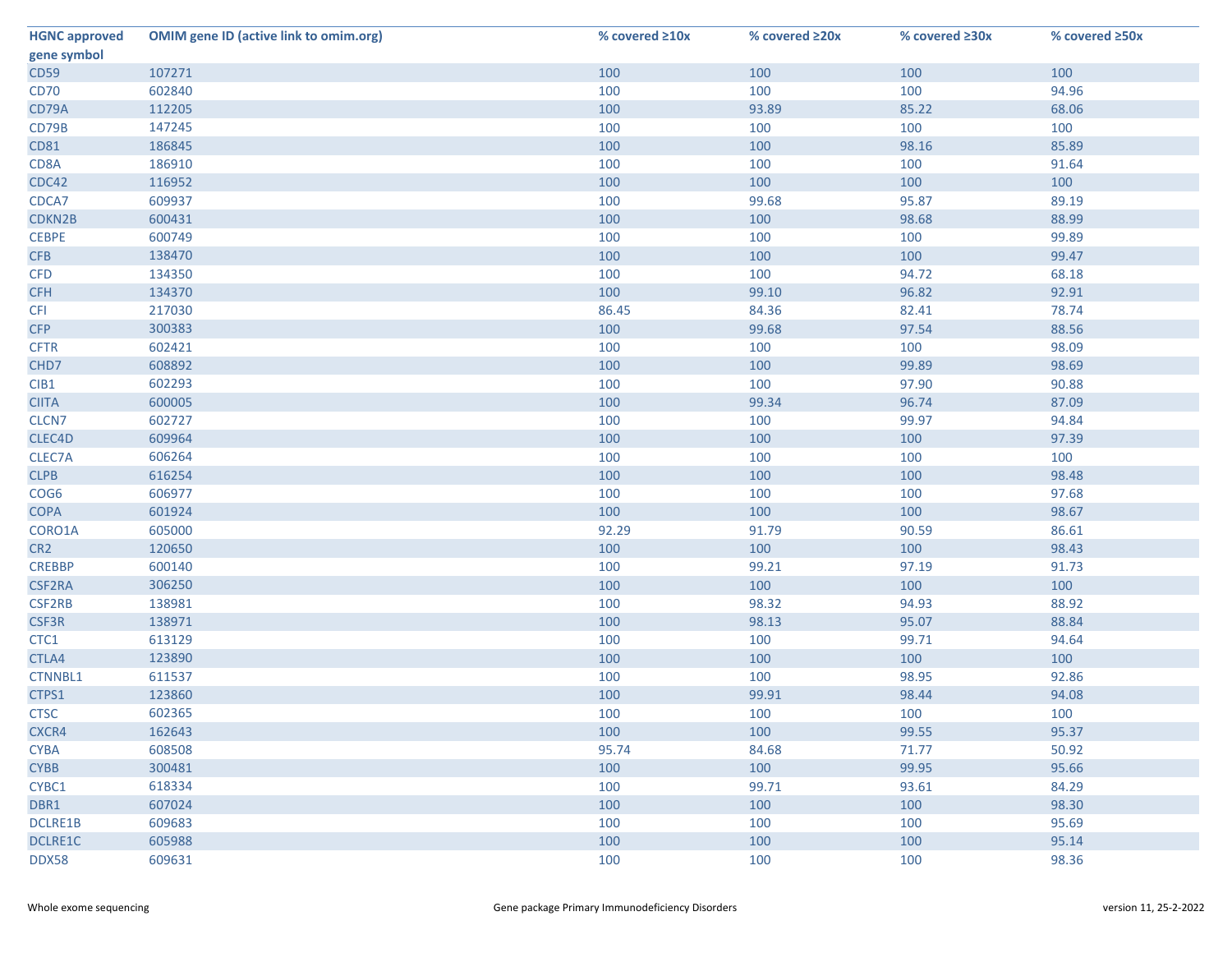| <b>HGNC approved</b> | <b>OMIM gene ID (active link to omim.org)</b> | % covered $\geq 10x$ | % covered ≥20x | % covered ≥30x | % covered ≥50x |
|----------------------|-----------------------------------------------|----------------------|----------------|----------------|----------------|
| gene symbol          |                                               |                      |                |                |                |
| DEF6                 | 610094                                        | 100                  | 98.20          | 94.82          | 89.23          |
| DGAT1                | 604900                                        | 95.12                | 88.94          | 87.80          | 87.80          |
| <b>DHFR</b>          | 126060                                        | 100                  | 100            | 99.49          | 90.23          |
| DKC1                 | 300126                                        | 100                  | 100            | 98.05          | 93.43          |
| DNAJC21              | 617048                                        | 100                  | 100            | 98.94          | 92.66          |
| DNASE1               | 125505                                        | 100                  | 100            | 100            | 97.31          |
| DNASE1L3             | 602244                                        | 100                  | 100            | 100            | 98.13          |
| DNASE2               | 126350                                        | 100                  | 100            | 97.25          | 88.21          |
| DNMT3B               | 602900                                        | 100                  | 100            | 99.17          | 93.33          |
| DOCK <sub>2</sub>    | 603122                                        | 100                  | 99.82          | 99.04          | 97.48          |
| DOCK8                | 611432                                        | 100                  | 99.94          | 99.37          | 96.42          |
| EFL1                 | 617538                                        | 100                  | 100            | 100            | 99.69          |
| <b>ELANE</b>         | 130130                                        | 100                  | 100            | 100            | 95.95          |
| ELF4                 | 300775                                        | 100                  | 99.46          | 96.84          | 87.62          |
| EPG5                 | 615068                                        | 100                  | 99.90          | 99.27          | 95.85          |
| ERCC <sub>2</sub>    | 126340                                        | 100                  | 100            | 100            | 94.45          |
| ERCC3                | 133510                                        | 100                  | 100            | 100            | 97.60          |
| ERCC6L2              | 615667                                        | 100                  | 100            | 99.96          | 97.25          |
| EXTL3                | 605744                                        | 100                  | 100            | 100            | 100            |
| F12                  | 610619                                        | 100                  | 100            | 100            | 98.02          |
| FAAP24               | 610884                                        | 100                  | 100            | 100            | 97.52          |
| FADD                 | 602457                                        | 100                  | 100            | 100            | 100            |
| FAS                  | 134637                                        | 100                  | 100            | 100            | 92.44          |
| <b>FASLG</b>         | 134638                                        | 100                  | 100            | 96.75          | 90.79          |
| FAT4                 | 612411                                        | 100                  | 100            | 99.97          | 99.63          |
| FCGR3A               | 146740                                        | 100                  | 100            | 100            | 99.22          |
| FCHO1                | 613437                                        | 100                  | 97.57          | 91.61          | 80.80          |
| FCN <sub>3</sub>     | 604973                                        | 100                  | 100            | 100            | 88.41          |
| FERMT1               | 607900                                        | 100                  | 99.91          | 99.09          | 95.35          |
| FERMT3               | 607901                                        | 100                  | 99.08          | 94.02          | 88.34          |
| FNIP1                | 610594                                        | 100                  | 100            | 99.84          | 98.25          |
| FOXN1                | 600838                                        | 100                  | 100            | 99.29          | 94.96          |
| FOXP3                | 300292                                        | 100                  | 100            | 98.15          | 78.49          |
| FPR1                 | 136537                                        | 100                  | 100            | 100            | 100            |
| G6PC1                | 613742                                        | No coverage data     |                |                |                |
| G6PC3                | 611045                                        | 100                  | 100            | 100            | 100            |
| G6PD                 | 305900                                        | 100                  | 100            | 98.26          | 92.43          |
| GATA2                | 137295                                        | 100                  | 100            | 100            | 85.78          |
| GFI1                 | 600871                                        | 100                  | 99.78          | 98.70          | 96.32          |
| GINS1                | 610608                                        | 100                  | 100            | 100            | 100            |
| GJC <sub>2</sub>     | 608803                                        | 98.99                | 92.11          | 85.49          | 65.22          |
| GRHL2                | 608576                                        | 100                  | 100            | 99.84          | 98.09          |
| GTF2H5               | 608780                                        | 100                  | 100            | 100            | 100            |
| <b>HAVCR2</b>        | 606652                                        | 100                  | 100            | 100            | 98.95          |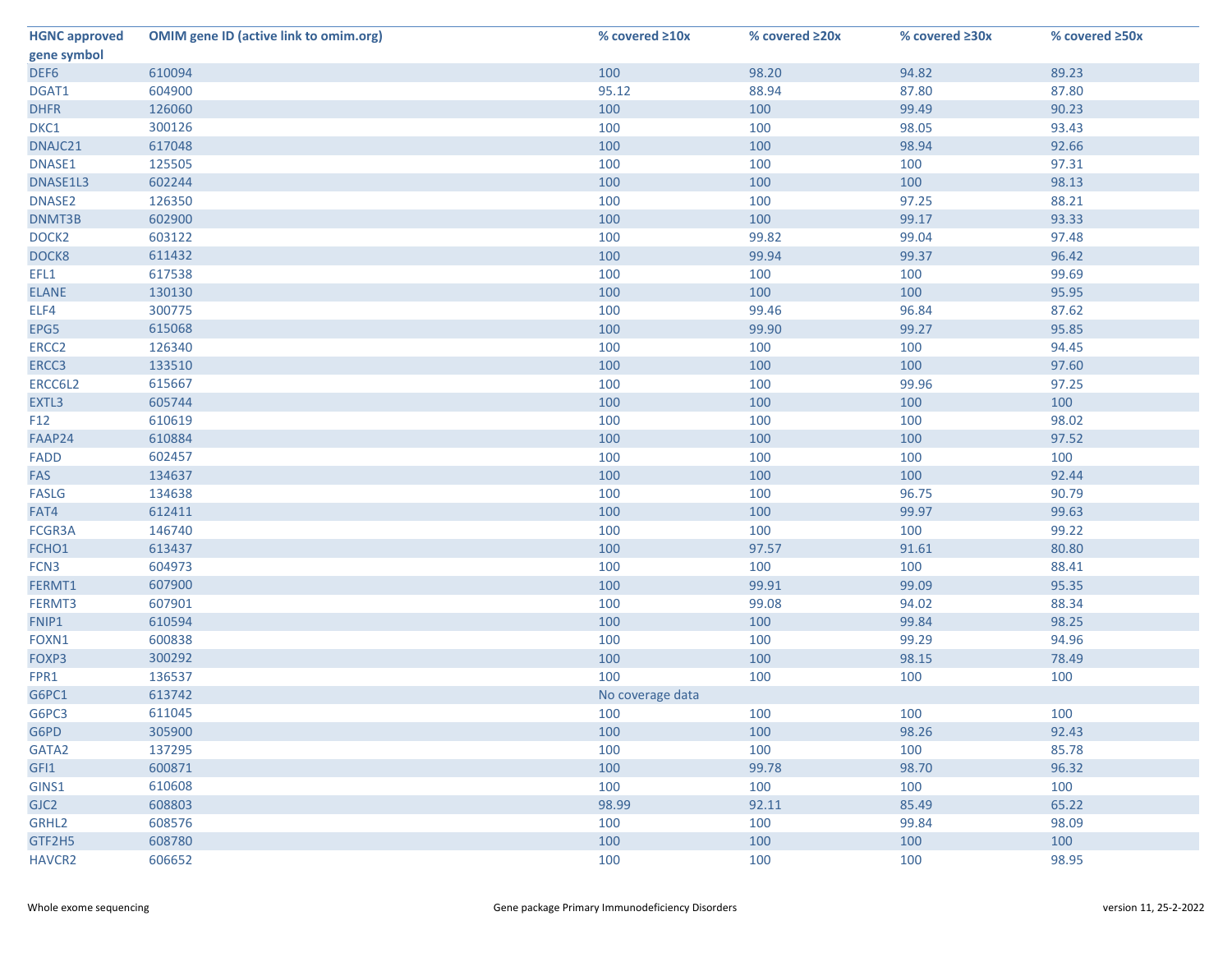| <b>HGNC approved</b> | <b>OMIM gene ID (active link to omim.org)</b> | % covered $\geq 10x$ | % covered ≥20x | % covered ≥30x | % covered ≥50x |
|----------------------|-----------------------------------------------|----------------------|----------------|----------------|----------------|
| gene symbol          |                                               |                      |                |                |                |
| HAX1                 | 605998                                        | 100                  | 100            | 100            | 98.77          |
| <b>HELLS</b>         | 603946                                        | 100                  | 100            | 97.20          | 91.60          |
| HMOX1                | 141250                                        | 100                  | 100            | 98.96          | 90.72          |
| HS3ST6               | 619210                                        | 85.83                | 81.33          | 79.03          | 72.42          |
| HYOU1                | 601746                                        | 100                  | 100            | 98.74          | 94.57          |
| <b>ICOS</b>          | 604558                                        | 100                  | 100            | 100            | 100            |
| <b>ICOSLG</b>        | 605717                                        | 100                  | 100            | 100            | 100            |
| IFIH1                | 606951                                        | 100                  | 100            | 100            | 99.35          |
| IFNAR1               | 107450                                        | 98.12                | 98.12          | 98.12          | 93.29          |
| IFNAR2               | 602376                                        | 100                  | 100            | 100            | 99.65          |
| <b>IFNG</b>          | 147570                                        | 99.91                | 99.83          | 99.83          | 99.31          |
| IFNGR1               | 107470                                        | 100                  | 100            | 98.97          | 90.79          |
| <b>IFNGR2</b>        | 147569                                        | 93.16                | 92.43          | 92.43          | 89.25          |
| <b>IGHM</b>          | 147020                                        | 94.56                | 94.56          | 94.56          | 94.56          |
| IGLL1                | 146770                                        | 100                  | 100            | 100            | 92.31          |
| <b>IKBKB</b>         | 603258                                        | 100                  | 100            | 98.85          | 93.75          |
| <b>IKBKG</b>         | 300248                                        | 36.54                | 25.95          | 25.35          | 20.68          |
| IKZF1                | 603023                                        | 100                  | 100            | 100            | 96.22          |
| IKZF3                | 606221                                        | 100                  | 100            | 100            | 97.14          |
| <b>IL10</b>          | 124092                                        | 100                  | 100            | 100            | 100            |
| IL10RA               | 146933                                        | 100                  | 100            | 98.77          | 94.77          |
| IL10RB               | 123889                                        | 100                  | 95.38          | 93.54          | 90.04          |
| IL12B                | 161561                                        | 100                  | 100            | 100            | 95.29          |
| IL12RB1              | 601604                                        | 100                  | 99.84          | 97.63          | 83.68          |
| IL17F                | 606496                                        | 100                  | 100            | 100            | 99.18          |
| IL17RA               | 605461                                        | 100                  | 99.91          | 95.36          | 89.59          |
| IL17RC               | 610925                                        | 100                  | 98.51          | 95.48          | 84.04          |
| IL18BP               | 604113                                        | 100                  | 100            | 100            | 97.36          |
| IL1RN                | 147679                                        | 100                  | 100            | 100            | 99.70          |
| IL2                  | 147680                                        | 100                  | 100            | 100            | 95.73          |
| IL21                 | 605384                                        | 100                  | 100            | 98.98          | 88.82          |
| IL21R                | 605383                                        | 100                  | 100            | 100            | 97.58          |
| IL2RA                | 147730                                        | 100                  | 100            | 100            | 100            |
| IL2RB                | 146710                                        | 100                  | 100            | 98.85          | 93.62          |
| IL2RG                | 308380                                        | 100                  | 100            | 100            | 97.91          |
| IL36RN               | 605507                                        | 100                  | 100            | 97.80          | 86.97          |
| IL6R                 | 147880                                        | 93.09                | 92.54          | 87.00          | 79.77          |
| IL6ST                | 600694                                        | 100                  | 100            | 98.87          | 93.58          |
| IL7R                 | 146661                                        | 100                  | 100            | 100            | 100            |
| <b>INO80</b>         | 610169                                        | 100                  | 99.48          | 98.98          | 96.69          |
| <b>INSR</b>          | 147670                                        | 100                  | 99.08          | 97.94          | 96.53          |
| IRAK1                | 300283                                        | 99.63                | 96.34          | 89.18          | 64.13          |
| IRAK4                | 606883                                        | 100                  | 100            | 100            | 96.94          |
| IRF2BP2              | 615332                                        | 100                  | 99.64          | 89.81          | 66.49          |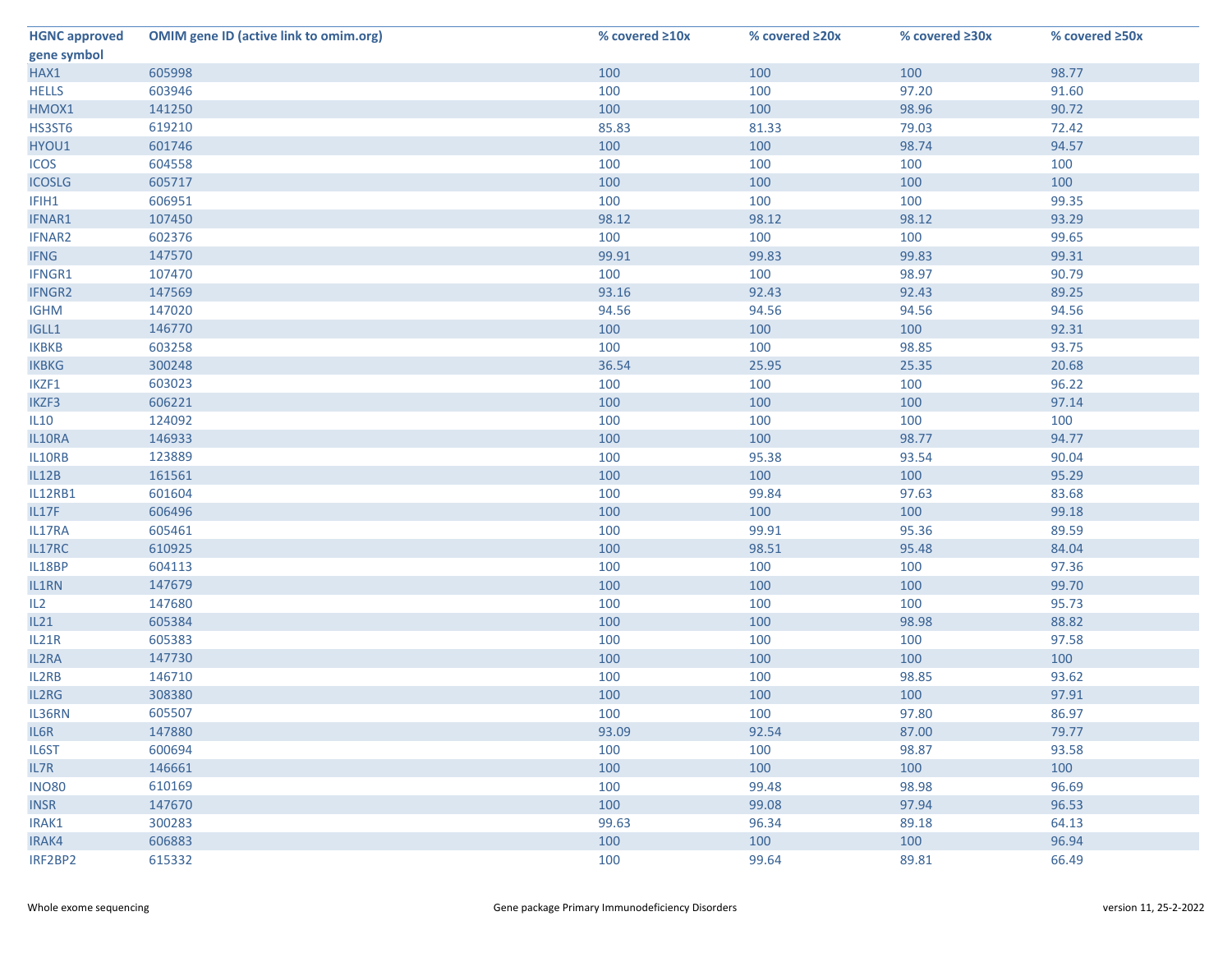| <b>HGNC approved</b> | <b>OMIM gene ID (active link to omim.org)</b> | % covered $\geq 10x$ | % covered ≥20x | % covered ≥30x | % covered ≥50x |
|----------------------|-----------------------------------------------|----------------------|----------------|----------------|----------------|
| gene symbol          |                                               |                      |                |                |                |
| IRF3                 | 603734                                        | 100                  | 100            | 99.35          | 91.93          |
| IRF4                 | 601900                                        | 100                  | 99.04          | 92.80          | 92.60          |
| IRF7                 | 605047                                        | 100                  | 98.67          | 96.82          | 89.87          |
| IRF8                 | 601565                                        | 100                  | 97.73          | 91.80          | 71.35          |
| IRF9                 | 147574                                        | 100                  | 100            | 99.55          | 95.39          |
| <b>ISG15</b>         | 147571                                        | 100                  | 100            | 100            | 93.46          |
| <b>ITCH</b>          | 606409                                        | 98.24                | 96.53          | 94.90          | 91.64          |
| ITGB2                | 600065                                        | 100                  | 98.31          | 95.32          | 83.70          |
| <b>ITK</b>           | 186973                                        | 100                  | 100            | 100            | 98.77          |
| <b>IVNS1ABP</b>      | 609209                                        | 100                  | 100            | 100            | 100            |
| JAGN1                | 616012                                        | 100                  | 100            | 100            | 100            |
| JAK1                 | 147795                                        | 100                  | 100            | 99.87          | 98.29          |
| JAK2                 | 147796                                        | 100                  | 99.84          | 99.11          | 96.12          |
| JAK3                 | 600173                                        | 100                  | 99.87          | 98.64          | 94.01          |
| KDM6A                | 300128                                        | 100                  | 100            | 99.30          | 92.95          |
| KMT2A                | 159555                                        | 99.87                | 99.34          | 98.67          | 96.60          |
| KMT2D                | 602113                                        | 100                  | 100            | 99.75          | 97.30          |
| KNG1                 | 612358                                        | 100                  | 100            | 100            | 98.36          |
| <b>KRAS</b>          | 190070                                        | 100                  | 100            | 100            | 100            |
| LACC1                | 613409                                        | 100                  | 100            | 100            | 100            |
| LAMTOR2              | 610389                                        | 100                  | 100            | 100            | 94.29          |
| LAT                  | 602354                                        | 100                  | 100            | 96.91          | 76.37          |
| <b>LCK</b>           | 153390                                        | 100                  | 99.43          | 96.43          | 86.11          |
| LCP <sub>2</sub>     | 601603                                        | 100                  | 95.20          | 90.96          | 89.33          |
| LIG1                 | 126391                                        | 100                  | 98.83          | 94.43          | 81.21          |
| LIG4                 | 601837                                        | 96.16                | 96.16          | 96.16          | 96.16          |
| LPIN2                | 605519                                        | 100                  | 100            | 100            | 98.57          |
| <b>LRBA</b>          | 606453                                        | 100                  | 99.46          | 99.40          | 97.12          |
| LRRC8A               | 608360                                        | 100                  | 100            | 100            | 99.47          |
| <b>LSM11</b>         | 617910                                        | 100                  | 93.06          | 77.89          | 64.05          |
| <b>LYST</b>          | 606897                                        | 100                  | 99.99          | 99.68          | 96.53          |
| MAGT1                | 300715                                        | 100                  | 98.65          | 94.16          | 90.58          |
| <b>MAL</b>           | 188860                                        | 100                  | 100            | 100            | 95.45          |
| MALT1                | 604860                                        | 95.96                | 92.09          | 90.24          | 89.69          |
| MAN2B1               | 609458                                        | 100                  | 99.96          | 97.78          | 88.49          |
| <b>MANBA</b>         | 609489                                        | 100                  | 100            | 99.97          | 99.23          |
| MAP1LC3B2            | No OMIM id                                    | 100                  | 100            | 100            | 100            |
| MAP3K14              | 604655                                        | 100                  | 98.84          | 95.06          | 91.78          |
| MAPK8                | 601158                                        | 100                  | 100            | 100            | 99.27          |
| MASP <sub>2</sub>    | 605102                                        | 100                  | 100            | 97.40          | 94.27          |
| MBL2                 | 154545                                        | 100                  | 100            | 100            | 100            |
| MC <sub>2R</sub>     | 607397                                        | 100                  | 100            | 100            | 100            |
| MCM10                | 609357                                        | 100                  | 100            | 99.62          | 94.88          |
| MCM4                 | 602638                                        | 100                  | 99.66          | 98.11          | 95.12          |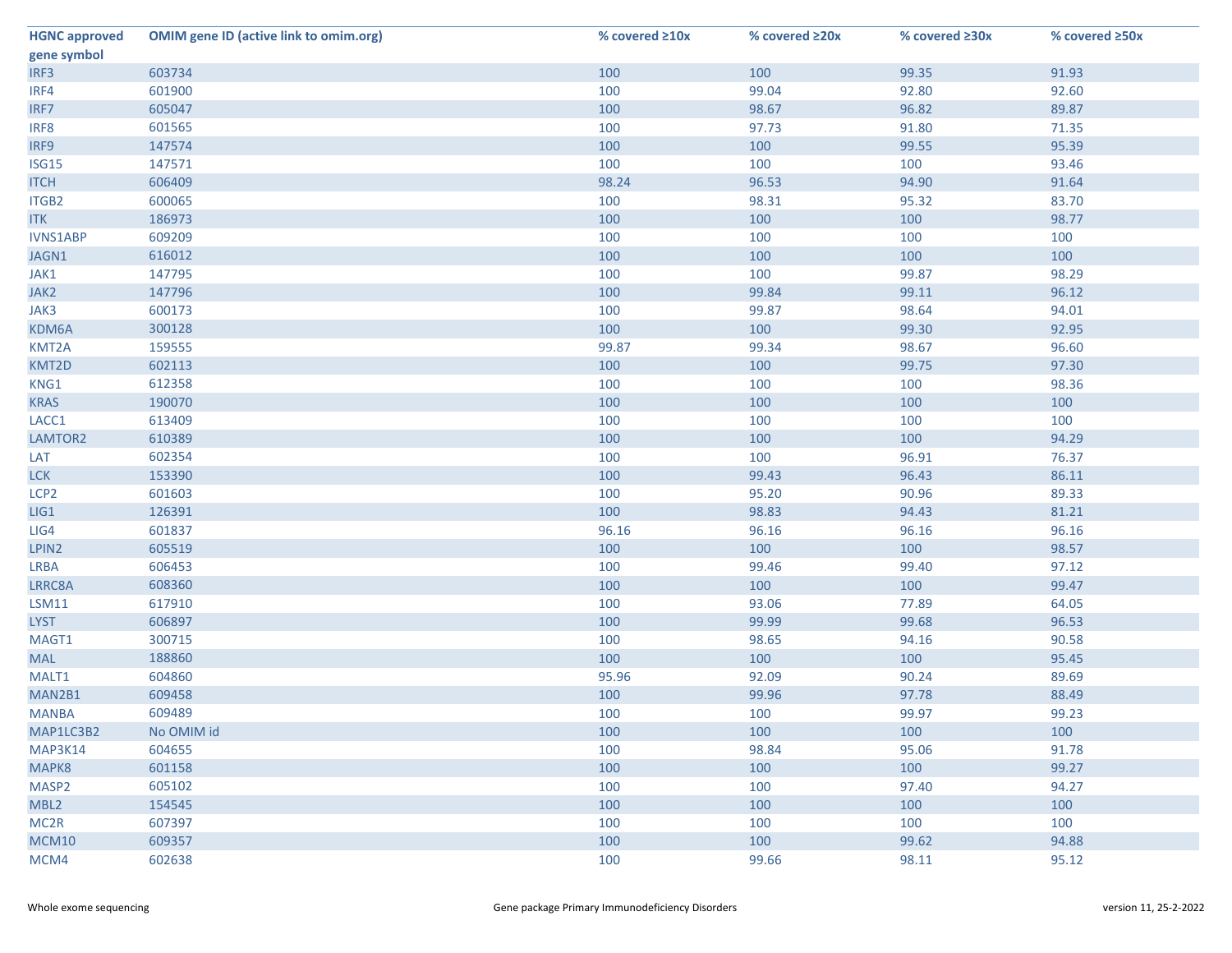| <b>HGNC approved</b> | <b>OMIM gene ID (active link to omim.org)</b> | % covered $\geq 10x$ | % covered ≥20x | % covered ≥30x | % covered ≥50x |
|----------------------|-----------------------------------------------|----------------------|----------------|----------------|----------------|
| gene symbol          |                                               |                      |                |                |                |
| <b>MEFV</b>          | 608107                                        | 100                  | 100            | 99.57          | 94.81          |
| <b>MOGS</b>          | 601336                                        | 100                  | 100            | 100            | 98.42          |
| <b>MRTFA</b>         | 606078                                        | 92.22                | 90.89          | 88.44          | 76.47          |
| MS4A1                | 112210                                        | 100                  | 100            | 97.33          | 86.99          |
| <b>MSN</b>           | 309845                                        | 100                  | 100            | 100            | 97.46          |
| MTHFD1               | 172460                                        | 100                  | 100            | 100            | 98.69          |
| <b>MVK</b>           | 251170                                        | 100                  | 100            | 100            | 96.15          |
| MYD88                | 602170                                        | 100                  | 100            | 100            | 99.65          |
| MYSM1                | 612176                                        | 100                  | 99.20          | 95.79          | 91.52          |
| <b>NBAS</b>          | 608025                                        | 100                  | 100            | 100            | 98.26          |
| <b>NBN</b>           | 602667                                        | 100                  | 100            | 100            | 99.11          |
| NCF1                 | 608512                                        | 58.99                | 50.72          | 35.79          | 21.19          |
| NCF <sub>2</sub>     | 608515                                        | 100                  | 100            | 100            | 98.03          |
| NCF4                 | 601488                                        | 100                  | 100            | 99.22          | 84.51          |
| NCKAP1L              | 141180                                        | 100                  | 100            | 99.60          | 94.99          |
| <b>NCSTN</b>         | 605254                                        | 100                  | 100            | 100            | 98.42          |
| NFAT5                | 604708                                        | 100                  | 100            | 99.63          | 96.56          |
| NFE2L2               | 600492                                        | 100                  | 100            | 100            | 97.83          |
| NFKB1                | 164011                                        | 100                  | 100            | 100            | 97.45          |
| NFKB <sub>2</sub>    | 164012                                        | 100                  | 99.94          | 98.84          | 91.42          |
| <b>NFKBIA</b>        | 164008                                        | 100                  | 100            | 100            | 95.52          |
| NHEJ1                | 611290                                        | 100                  | 100            | 100            | 98.53          |
| NHP <sub>2</sub>     | 606470                                        | 100                  | 100            | 100            | 100            |
| NLRC4                | 606831                                        | 100                  | 100            | 100            | 100            |
| NLRP1                | 606636                                        | 100                  | 100            | 99.99          | 98.02          |
| NLRP12               | 609648                                        | 100                  | 100            | 99.26          | 94.99          |
| NLRP3                | 606416                                        | 100                  | 100            | 100            | 99.39          |
| NOD <sub>2</sub>     | 605956                                        | 100                  | 100            | 99.81          | 96.90          |
| <b>NOP10</b>         | 606471                                        | 100                  | 100            | 100            | 100            |
| NOS <sub>2</sub>     | 163730                                        | 100                  | 100            | 99.43          | 91.72          |
| <b>NRAS</b>          | 164790                                        | 100                  | 100            | 100            | 99.54          |
| NSMCE3               | 608243                                        | 100                  | 100            | 100            | 95.60          |
| OAS1                 | 164350                                        | 100                  | 97.91          | 95.56          | 87.22          |
| ORAI1                | 610277                                        | 99.37                | 95.26          | 92.94          | 89.73          |
| OSTM1                | 607649                                        | 100                  | 97.73          | 86.41          | 69.34          |
| <b>OTULIN</b>        | 615712                                        | 91.60                | 85.62          | 85.62          | 82.65          |
| <b>PARN</b>          | 604212                                        | 100                  | 100            | 100            | 98.33          |
| PAX1                 | 167411                                        | 100                  | 98.03          | 83.02          | 72.50          |
| PAX5                 | 167414                                        | 100                  | 100            | 100            | 99.62          |
| PBX1                 | 176310                                        | 100                  | 99.08          | 92.76          | 80.44          |
| <b>PCCA</b>          | 232000                                        | 100                  | 99.47          | 96.88          | 92.92          |
| <b>PCCB</b>          | 232050                                        | 100                  | 100            | 100            | 97.12          |
| <b>PEPD</b>          | 613230                                        | 100                  | 100            | 98.93          | 91.34          |
| PGM3                 | 172100                                        | 100                  | 100            | 100            | 100            |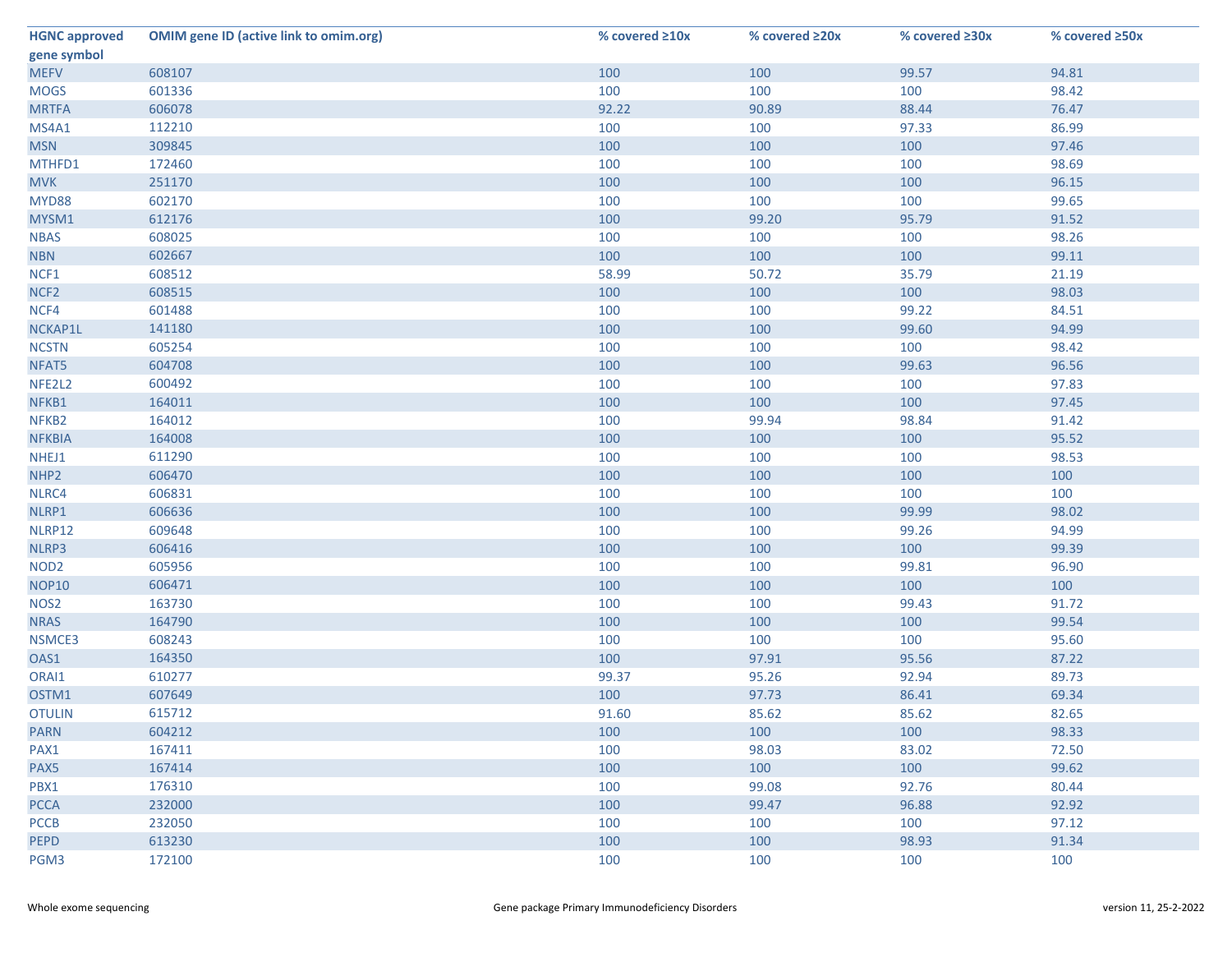| <b>HGNC approved</b> | <b>OMIM gene ID (active link to omim.org)</b> | % covered $\geq 10x$ | % covered ≥20x | % covered ≥30x | % covered ≥50x |
|----------------------|-----------------------------------------------|----------------------|----------------|----------------|----------------|
| gene symbol          |                                               |                      |                |                |                |
| PIGA                 | 311770                                        | 100                  | 100            | 99.88          | 96.12          |
| PIK3CD               | 602839                                        | 100                  | 100            | 99.61          | 98.52          |
| PIK3CG               | 601232                                        | 100                  | 100            | 100            | 99.59          |
| PIK3R1               | 171833                                        | 100                  | 100            | 100            | 98.75          |
| PLCG2                | 600220                                        | 100                  | 100            | 100            | 96.79          |
| PLEKHM1              | 611466                                        | 98.79                | 97.89          | 96.21          | 85.01          |
| PLG                  | 173350                                        | 100                  | 100            | 99.69          | 85.86          |
| PMM <sub>2</sub>     | 601785                                        | 100                  | 100            | 100            | 98.16          |
| <b>PNP</b>           | 164050                                        | 100                  | 100            | 100            | 100            |
| POLA1                | 312040                                        | 100                  | 100            | 99.02          | 92.76          |
| POLE <sub>2</sub>    | 602670                                        | 100                  | 98.55          | 94.19          | 86.77          |
| <b>POMP</b>          | 613386                                        | 100                  | 93.37          | 85.08          | 80.85          |
| POT1                 | 606478                                        | 100                  | 100            | 100            | 95.16          |
| POU2AF1              | 601206                                        | 100                  | 97.58          | 93.15          | 76.15          |
| PRF1                 | 170280                                        | 100                  | 100            | 100            | 100            |
| <b>PRKCD</b>         | 176977                                        | 97.63                | 97.63          | 97.63          | 97.32          |
| <b>PRKDC</b>         | 600899                                        | 100                  | 99.09          | 98.86          | 97.00          |
| PRPS1                | 311850                                        | 100                  | 100            | 100            | 99.75          |
| <b>PSENEN</b>        | 607632                                        | 100                  | 100            | 98.35          | 89.94          |
| PSMA3                | 176843                                        | 100                  | 100            | 100            | 94.92          |
| PSMB4                | 602177                                        | 100                  | 100            | 99.57          | 92.86          |
| PSMB8                | 177046                                        | 100                  | 100            | 100            | 100            |
| PSMB9                | 177045                                        | 100                  | 100            | 99.94          | 89.70          |
| PSMG2                | 609702                                        | 100                  | 100            | 100            | 99.14          |
| PSTPIP1              | 606347                                        | 100                  | 100            | 100            | 92.34          |
| PTPN22               | 600716                                        | 98.20                | 98.20          | 98.20          | 97.82          |
| <b>PTPRC</b>         | 151460                                        | 100                  | 99.32          | 96.86          | 90.29          |
| RAB27A               | 603868                                        | 100                  | 100            | 100            | 100            |
| RAC <sub>2</sub>     | 602049                                        | 100                  | 100            | 100            | 98.85          |
| RAG1                 | 179615                                        | 100                  | 100            | 100            | 100            |
| RAG2                 | 179616                                        | 100                  | 100            | 100            | 100            |
| RANBP2               | 601181                                        | 99.96                | 98.98          | 97.95          | 95.83          |
| RASGRP1              | 603962                                        | 100                  | 100            | 100            | 99.95          |
| RASGRP2              | 605577                                        | 100                  | 99.98          | 98.54          | 89.89          |
| RBCK1                | 610924                                        | 100                  | 100            | 100            | 91.33          |
| RC3H1                | 609424                                        | 100                  | 99.46          | 98.51          | 93.85          |
| RECQL4               | 603780                                        | 100                  | 99.95          | 99.35          | 94.89          |
| <b>REL</b>           | 164910                                        | 100                  | 98.75          | 98.56          | 94.90          |
| <b>RELA</b>          | 164014                                        | 100                  | 97.73          | 96.10          | 92.45          |
| <b>RELB</b>          | 604758                                        | 100                  | 98.99          | 96.13          | 74.81          |
| RFX5                 | 601863                                        | 100                  | 100            | 100            | 99.01          |
| <b>RFXANK</b>        | 603200                                        | 100                  | 100            | 98.72          | 86.17          |
| <b>RFXAP</b>         | 601861                                        | 100                  | 100            | 98.29          | 95.32          |
| <b>RHOG</b>          | 179505                                        | 100                  | 100            | 100            | 100            |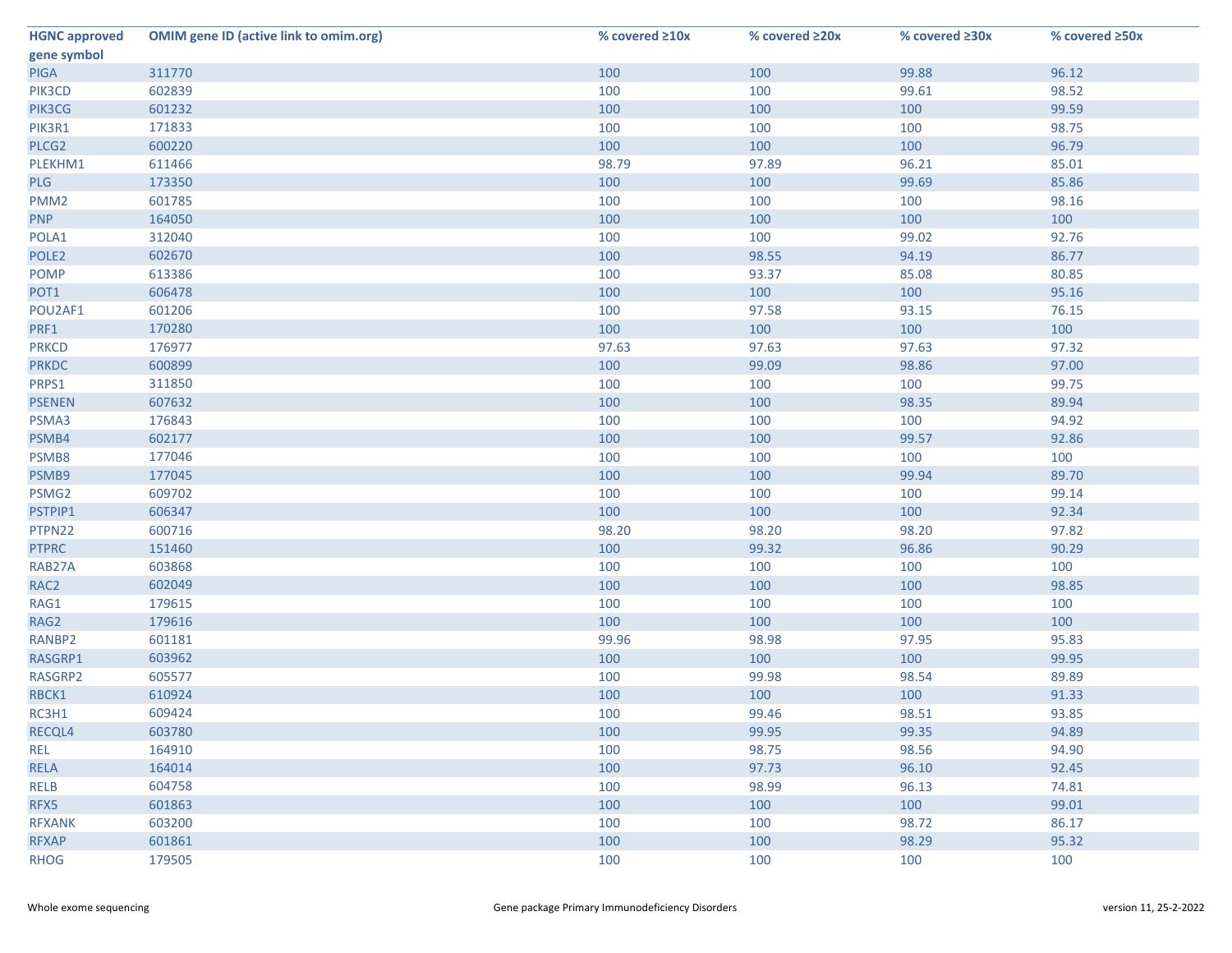| <b>HGNC approved</b> | <b>OMIM gene ID (active link to omim.org)</b> | % covered $\geq 10x$ | % covered ≥20x | % covered ≥30x | % covered ≥50x |
|----------------------|-----------------------------------------------|----------------------|----------------|----------------|----------------|
| gene symbol          |                                               |                      |                |                |                |
| <b>RHOH</b>          | 602037                                        | 100                  | 100            | 100            | 100            |
| RIPK1                | 603453                                        | 100                  | 100            | 100            | 95.68          |
| RNASEH2A             | 606034                                        | 100                  | 100            | 99.81          | 92.38          |
| RNASEH2B             | 610326                                        | 100                  | 91.35          | 91.35          | 91.35          |
| RNASEH2C             | 610330                                        | 100                  | 100            | 100            | 100            |
| <b>RNF168</b>        | 612688                                        | 100                  | 100            | 100            | 99.65          |
| <b>RNF31</b>         | 612487                                        | 100                  | 100            | 99.20          | 95.41          |
| <b>RORC</b>          | 602943                                        | 100                  | 99.41          | 94.84          | 79.06          |
| <b>RPSA</b>          | 150370                                        | 100                  | 100            | 100            | 99.12          |
| RSPH9                | 612648                                        | 100                  | 100            | 100            | 99.46          |
| RTEL1                | 608833                                        | 100                  | 100            | 99.77          | 94.04          |
| SAMD9                | 610456                                        | 100                  | 100            | 100            | 99.87          |
| SAMD9L               | 611170                                        | 100                  | 100            | 100            | 100            |
| SAMHD1               | 606754                                        | 100                  | 100            | 100            | 100            |
| SASH3                | 300441                                        | 100                  | 100            | 98.92          | 87.50          |
| <b>SBDS</b>          | 607444                                        | 100                  | 100            | 100            | 100            |
| <b>SEC61A1</b>       | 609213                                        | 100                  | 100            | 100            | 99.46          |
| SEMA3E               | 608166                                        | 100                  | 100            | 97.39          | 92.50          |
| SERAC1               | 614725                                        | 100                  | 100            | 100            | 100            |
| SERPING1             | 606860                                        | 100                  | 98.38          | 95.43          | 91.46          |
| <b>SH2B3</b>         | 605093                                        | 100                  | 99.84          | 98.07          | 77.21          |
| SH2D1A               | 300490                                        | 100                  | 100            | 100            | 100            |
| SH3BP2               | 602104                                        | 91.15                | 91.15          | 91.15          | 88.74          |
| SH3KBP1              | 300374                                        | 100                  | 99.02          | 97.43          | 93.18          |
| SKIV2L               | 600478                                        | 100                  | 100            | 99.13          | 93.93          |
| <b>SLC29A3</b>       | 612373                                        | 100                  | 97.60          | 97.60          | 97.48          |
| <b>SLC35A1</b>       | 605634                                        | 100                  | 100            | 96.30          | 95.28          |
| <b>SLC35C1</b>       | 605881                                        | 100                  | 100            | 100            | 99.65          |
| <b>SLC37A4</b>       | 602671                                        | 99.87                | 99.87          | 99.42          | 96.62          |
| SLC39A4              | 607059                                        | 100                  | 100            | 100            | 100            |
| <b>SLC39A7</b>       | 601416                                        | 100                  | 100            | 100            | 99.35          |
| <b>SLC46A1</b>       | 611672                                        | 99.87                | 99.87          | 99.87          | 99.77          |
| SLC7A7               | 603593                                        | 100                  | 100            | 100            | 99.01          |
| SMARCAL1             | 606622                                        | 100                  | 100            | 100            | 97.64          |
| SMARCD2              | 601736                                        | 87.26                | 87.26          | 87.26          | 85.64          |
| SNORA31              | 619378                                        | No coverage data     |                |                |                |
| <b>SNX10</b>         | 614780                                        | 100                  | 100            | 100            | 100            |
| SOCS1                | 603597                                        | 100                  | 100            | 92.88          | 65.39          |
| SOCS4                | 616337                                        | 100                  | 100            | 100            | 96.64          |
| SP110                | 604457                                        | 100                  | 99.62          | 98.53          | 93.59          |
| SPINK5               | 605010                                        | 100                  | 99.84          | 97.49          | 87.43          |
| SPPL2A               | 608238                                        | 99.81                | 95.38          | 93.49          | 86.32          |
| <b>SRP54</b>         | 604857                                        | 100                  | 98.68          | 97.49          | 92.69          |
| <b>SRP72</b>         | 602122                                        | 100                  | 100            | 100            | 100            |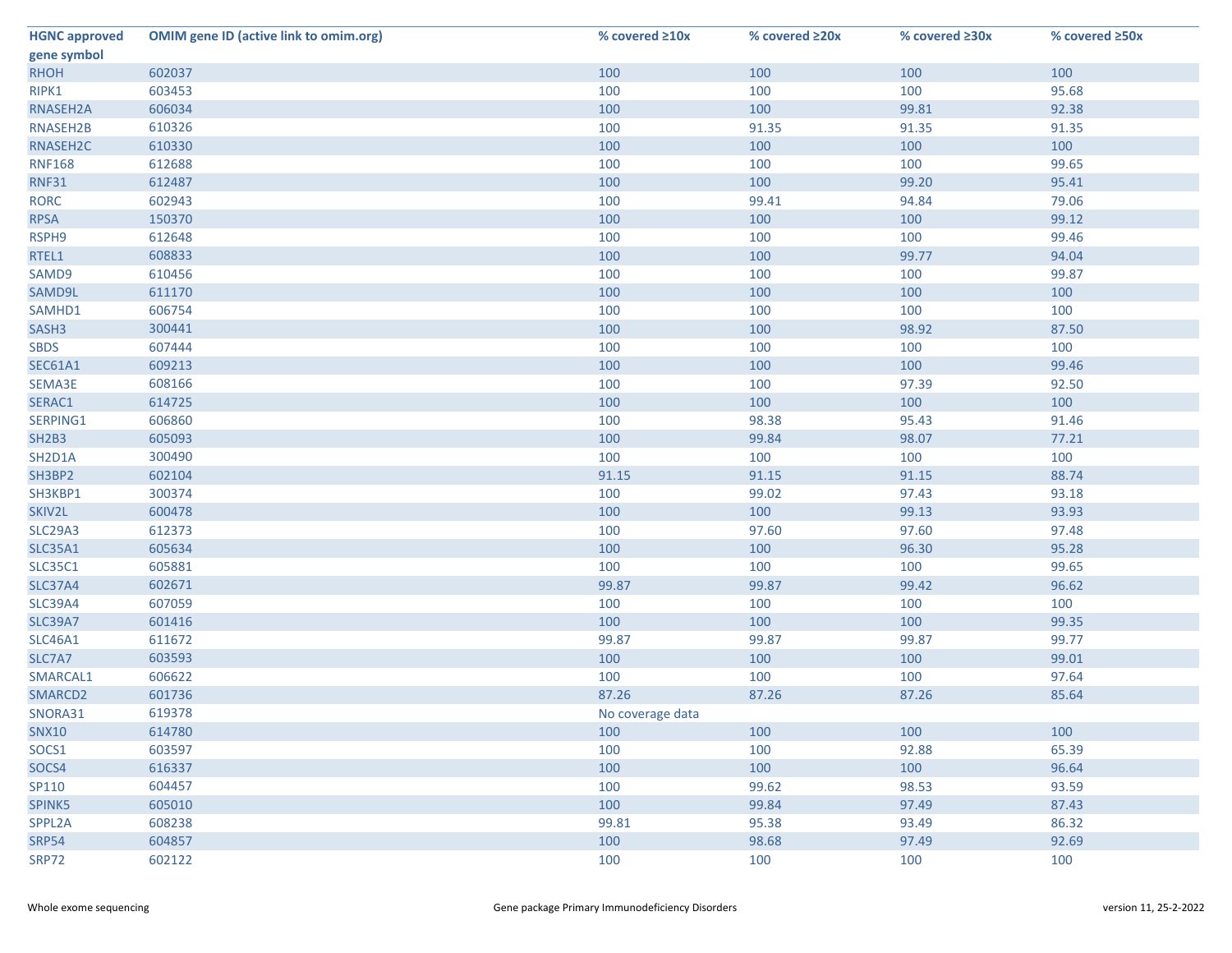| <b>HGNC approved</b> | <b>OMIM gene ID (active link to omim.org)</b> | % covered ≥10x   | % covered ≥20x | % covered ≥30x | % covered ≥50x |
|----------------------|-----------------------------------------------|------------------|----------------|----------------|----------------|
| gene symbol          |                                               |                  |                |                |                |
| STAT1                | 600555                                        | 99.29            | 97.09          | 97.09          | 96.54          |
| STAT2                | 600556                                        | 100              | 100            | 100            | 99.14          |
| STAT3                | 102582                                        | 100              | 100            | 100            | 95.99          |
| STAT4                | 600558                                        | 100              | 99.45          | 97.04          | 95.64          |
| STAT5B               | 604260                                        | 100              | 99.03          | 96.66          | 89.84          |
| STAT6                | 601512                                        | 100              | 99.85          | 97.01          | 83.08          |
| STIM1                | 605921                                        | 96.76            | 96.76          | 96.76          | 95.20          |
| STING1               | 612374                                        | 100              | 100            | 100            | 88.83          |
| STK4                 | 604965                                        | 100              | 100            | 98.04          | 95.21          |
| STN1                 | 613128                                        | 100              | 100            | 100            | 100            |
| <b>STX11</b>         | 605014                                        | 100              | 100            | 100            | 100            |
| STXBP2               | 601717                                        | 100              | 97.40          | 91.65          | 77.53          |
| <b>SYK</b>           | 600085                                        | 100              | 100            | 98.82          | 95.57          |
| TAP1                 | 170260                                        | 100              | 100            | 98.17          | 90.89          |
| TAP <sub>2</sub>     | 170261                                        | 100              | 98.11          | 94.82          | 88.28          |
| <b>TAPBP</b>         | 601962                                        | 100              | 98.82          | 95.34          | 84.72          |
| <b>TAFAZZIN</b>      | 300394                                        | No coverage data |                |                |                |
| TBX1                 | 602054                                        | 91.65            | 78.18          | 67.92          | 47.40          |
| <b>TBX21</b>         | 604895                                        | 100              | 100            | 98.38          | 80.49          |
| TCF3                 | 147141                                        | 100              | 100            | 96.64          | 76.34          |
| <b>TCIRG1</b>        | 604592                                        | 100              | 98.97          | 94.86          | 86.76          |
| TCN <sub>2</sub>     | 613441                                        | 100              | 100            | 100            | 95.04          |
| <b>TERT</b>          | 187270                                        | 100              | 99.15          | 96.14          | 90.14          |
| TET <sub>2</sub>     | 612839                                        | 100              | 100            | 99.84          | 98.41          |
| <b>TFRC</b>          | 190010                                        | 100              | 99.96          | 99.36          | 97.54          |
| TGFB1                | 190180                                        | 100              | 100            | 100            | 99.69          |
| <b>THBD</b>          | 188040                                        | 100              | 100            | 100            | 99.00          |
| TICAM1               | 607601                                        | 100              | 100            | 99.88          | 89.01          |
| TINF <sub>2</sub>    | 604319                                        | 100              | 100            | 100            | 100            |
| <b>TIRAP</b>         | 606252                                        | 100              | 100            | 100            | 100            |
| TLR3                 | 603029                                        | 100              | 100            | 100            | 99.70          |
| TLR4                 | 603030                                        | 100              | 100            | 100            | 100            |
| TLR7                 | 300365                                        | 100              | 100            | 100            | 100            |
| TLR8                 | 300366                                        | 100              | 100            | 100            | 100            |
| TMC6                 | 605828                                        | 100              | 100            | 99.75          | 89.52          |
| TMC8                 | 605829                                        | 100              | 99.62          | 94.45          | 66.99          |
| <b>TNFAIP3</b>       | 191163                                        | 100              | 100            | 99.80          | 98.30          |
| TNFRSF11A            | 603499                                        | 90.20            | 90.20          | 87.10          | 81.42          |
| TNFRSF13B            | 604907                                        | 100              | 100            | 98.88          | 90.14          |
| TNFRSF13C            | 606269                                        | 91.42            | 67.57          | 59.97          | 51.47          |
| TNFRSF1A             | 191190                                        | 100              | 100            | 100            | 97.54          |
| TNFRSF4              | 600315                                        | 100              | 100            | 95.62          | 59.58          |
| <b>TNFRSF9</b>       | 602250                                        | 100              | 100            | 98.78          | 89.67          |
| TNFSF11              | 602642                                        | 100              | 100            | 100            | 100            |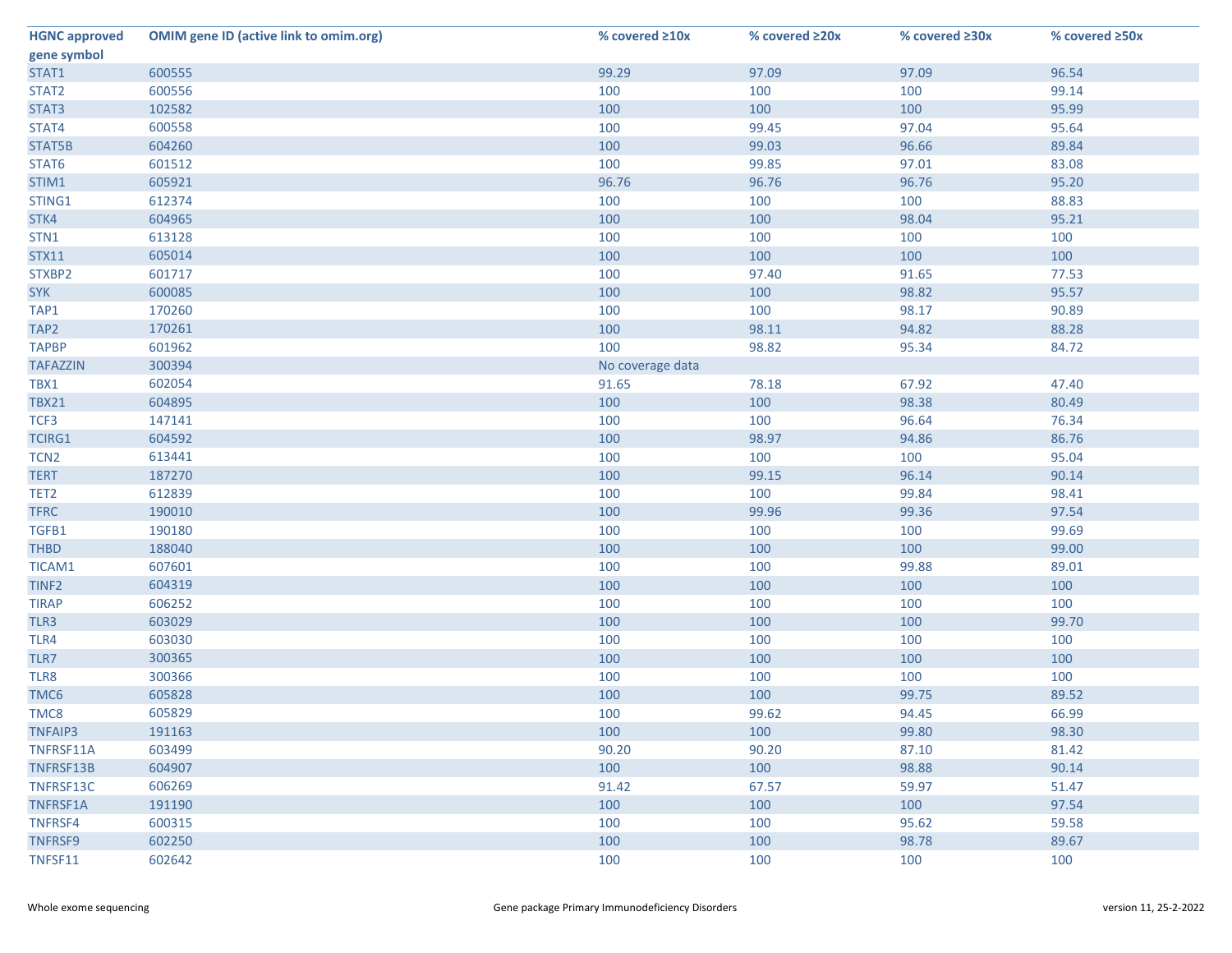| <b>HGNC approved</b> | <b>OMIM gene ID (active link to omim.org)</b> | % covered ≥10x   | % covered ≥20x | % covered ≥30x | % covered ≥50x |
|----------------------|-----------------------------------------------|------------------|----------------|----------------|----------------|
| gene symbol          |                                               |                  |                |                |                |
| TNFSF12              | 602695                                        | 96.34            | 87.15          | 74.01          | 56.71          |
| TNFSF13              | 604472                                        | 100              | 100            | 100            | 97.11          |
| TOM1                 | 604700                                        | 100              | 100            | 100            | 98.26          |
| TOP2B                | 126431                                        | 99.95            | 99.59          | 97.93          | 90.42          |
| TPP <sub>2</sub>     | 190470                                        | 96.74            | 96.49          | 94.70          | 88.11          |
| <b>TRAC</b>          | 186880                                        | 100              | 100            | 100            | 100            |
| TRAF3                | 601896                                        | 100              | 100            | 100            | 95.75          |
| TRAF3IP2             | 607043                                        | 100              | 100            | 100            | 100            |
| TREX1                | 606609                                        | 100              | 100            | 100            | 100            |
| TRIM22               | 606559                                        | 100              | 100            | 99.60          | 93.15          |
| TRNT1                | 612907                                        | 100              | 97.75          | 89.81          | 86.79          |
| TTC37                | 614589                                        | 100              | 100            | 100            | 98.95          |
| TTC7A                | 609332                                        | 100              | 100            | 99.67          | 92.91          |
| TYK <sub>2</sub>     | 176941                                        | 100              | 100            | 99.81          | 96.75          |
| UBA1                 | 314370                                        | 100              | 99.93          | 97.88          | 90.57          |
| UNC13D               | 608897                                        | 100              | 100            | 99.12          | 91.74          |
| <b>UNC93B1</b>       | 608204                                        | 75.15            | 69.23          | 66.86          | 58.28          |
| <b>UNG</b>           | 191525                                        | 100              | 100            | 100            | 97.68          |
| USB1                 | 613276                                        | 100              | 99.20          | 88.66          | 75.29          |
| <b>USP18</b>         | 607057                                        | 95.21            | 95.21          | 95.21          | 92.59          |
| VAV1                 | 164875                                        | 100              | 100            | 99.28          | 94.88          |
| VPS13B               | 607817                                        | 99.28            | 98.29          | 97.00          | 91.79          |
| <b>VPS45</b>         | 610035                                        | 100              | 100            | 100            | 98.76          |
| <b>WAS</b>           | 300392                                        | 100              | 99.86          | 94.70          | 77.23          |
| WDR1                 | 604734                                        | 100              | 99.91          | 98.30          | 97.36          |
| WIPF1                | 602357                                        | 100              | 98.61          | 97.34          | 83.73          |
| WRAP53               | 612661                                        | 100              | 100            | 100            | 97.04          |
| <b>XIAP</b>          | 300079                                        | 100              | 100            | 100            | 93.11          |
| ZAP70                | 176947                                        | 100              | 100            | 98.52          | 93.32          |
| ZBTB24               | 614064                                        | 100              | 100            | 100            | 99.64          |
| <b>ZNF341</b>        | 618269                                        | 98.67            | 98.22          | 95.28          | 84.49          |
| ZNFX1                | 618931                                        | 100              | 100            | 99.51          | 97.82          |
| $\overline{0}$       | $\overline{0}$                                | $\overline{0}$   | $\overline{0}$ | $\overline{0}$ | $\overline{0}$ |
| $\mathbf 0$          | $\mathbf{0}$                                  | $\mathbf{0}$     | $\mathbf 0$    | $\overline{0}$ | $\mathbf 0$    |
| $\overline{0}$       | $\overline{0}$                                | $\mathbf{0}$     | $\overline{0}$ | $\overline{0}$ | $\overline{0}$ |
| 0                    | $\mathbf{0}$                                  | $\mathbf 0$      | 0              | $\mathbf 0$    | $\mathbf 0$    |
| $\overline{0}$       | $\overline{0}$                                | $\mathbf 0$      | $\overline{0}$ | $\overline{0}$ | $\overline{0}$ |
|                      | 0                                             | $\overline{0}$   | $\mathbf 0$    |                | $\overline{0}$ |
| 0                    | $\mathbf{0}$                                  | $\boldsymbol{0}$ | $\overline{0}$ | $\overline{0}$ | $\overline{0}$ |

- OMIM release used: 23-9-2021

- The statistics above are based on a set of 104 samples

- % Covered 10x , 20x, 30x and 50x describes the percentage of a gene's coding sequence (±10bp flanking introns) that is covered at least 10x, 20x, 30x or 50x